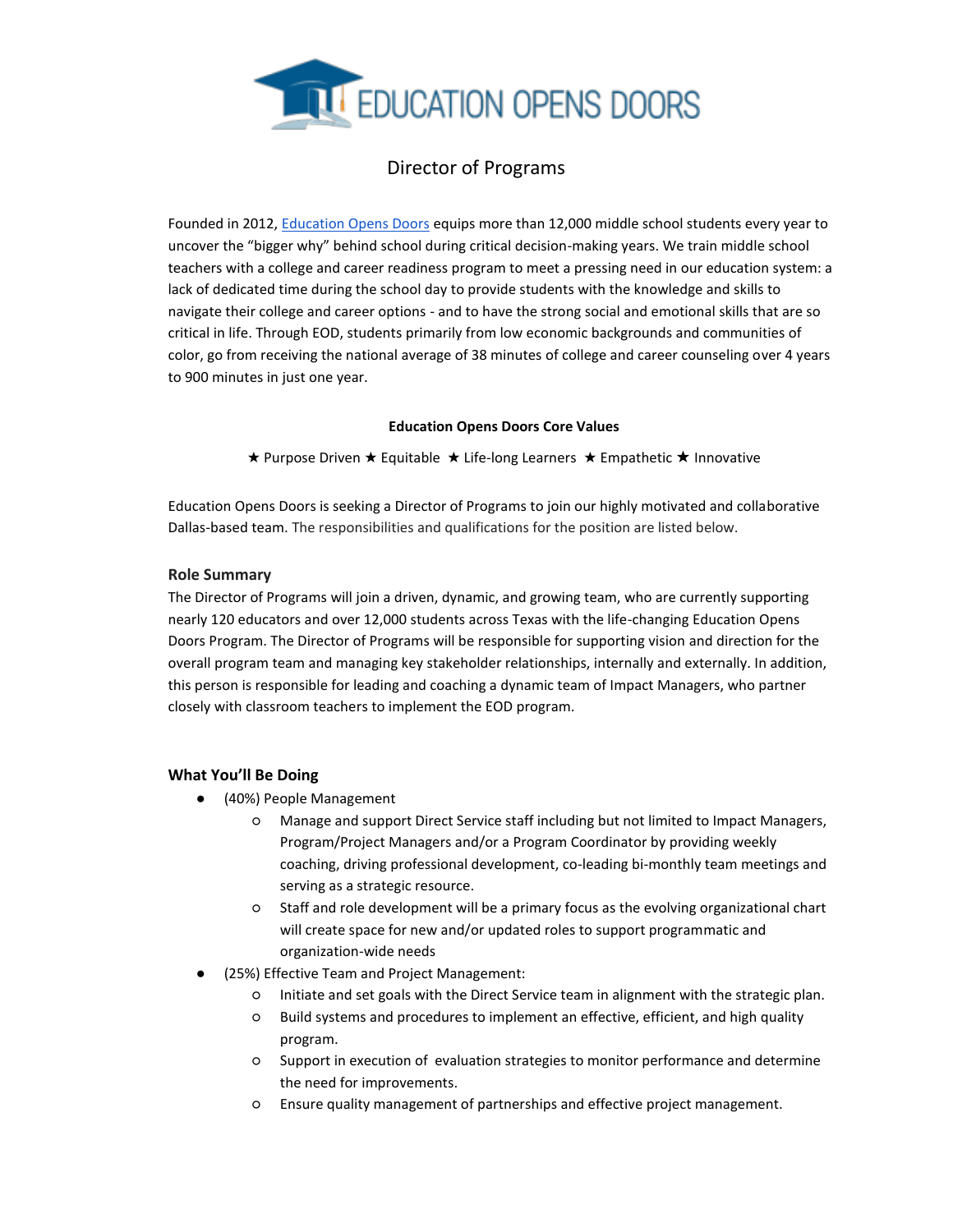

- Co-own strategy on data and special projects (Program Models, Regional Curriculum Project, Parent/Alumni Program, etc.)
- (25%) Cultivate External Relationships
	- Collaborate with the EOD's Partnerships Team to secure and retain sustainable partnerships
	- Steward key relationships to increase support for EOD in the community
	- Support the EOD's External Affairs team with providing necessary programmatic insight for funders, social media, marketing, etc.
	- Connect with administrators, community organizations, and other key stakeholders in order to share the EOD program, build relationships and investment with existing and potential stakeholders, and secure and/or maintain partnerships.
- (10%) Contribute to overall vision and goals of Education Opens Doors
	- Maintain a supportive work environment and positive staff culture.
	- Assume lead role in hiring and onboarding for Direct Service team in order to ensure the hiring of qualified personnel.
	- Collaborate with internal teams (Advancement, External Affairs, etc.) so support team wide initiatives and provide a programmatic lens.

## **You'll Bring**

- Vision, initiative, self-awareness, and an approach to your work that is grounded in students, community and racial / ethnic equity
- A leadership mindset: passionate about leading effective teams through intentional coaching, feedback mechanisms, and approaches it with sharing power collaboratively
- Adeptly build and manage relationships with various stakeholders and constituencies to accomplish goals through strong interpersonal skills and emotional intelligence
- Ability to communicate effectively through oral and written communication, including formal presentation skills
- Openness to learning the current landscape while also bringing new/fresh ideas and ability to embrace change in a fast-moving, start up environment
- Achieve organizational and program goals through teamwork and collaboration
- Strong interpersonal communication skills, enthusiasm and a positive attitude
- Ability to communicate with multiple stakeholders around difficult and challenging discussions in an objective and proactive manner
- Experience working with and deep understanding of working with and supporting diverse student populations

### **Qualifications**

- 4-6+ years of demonstrated success developing, evaluating, and successfully operationalizing programs
- Bachelor's (B.A. or B.S.) from an accredited four-year college or university required; Masters' degree (MBA or MEd) preferred
- Experience leading successful teams and coaching individual contributors
- Strong project management skills resulting in measurable successes and program growth
- Record of results of building and sustaining relationships with various stakeholders